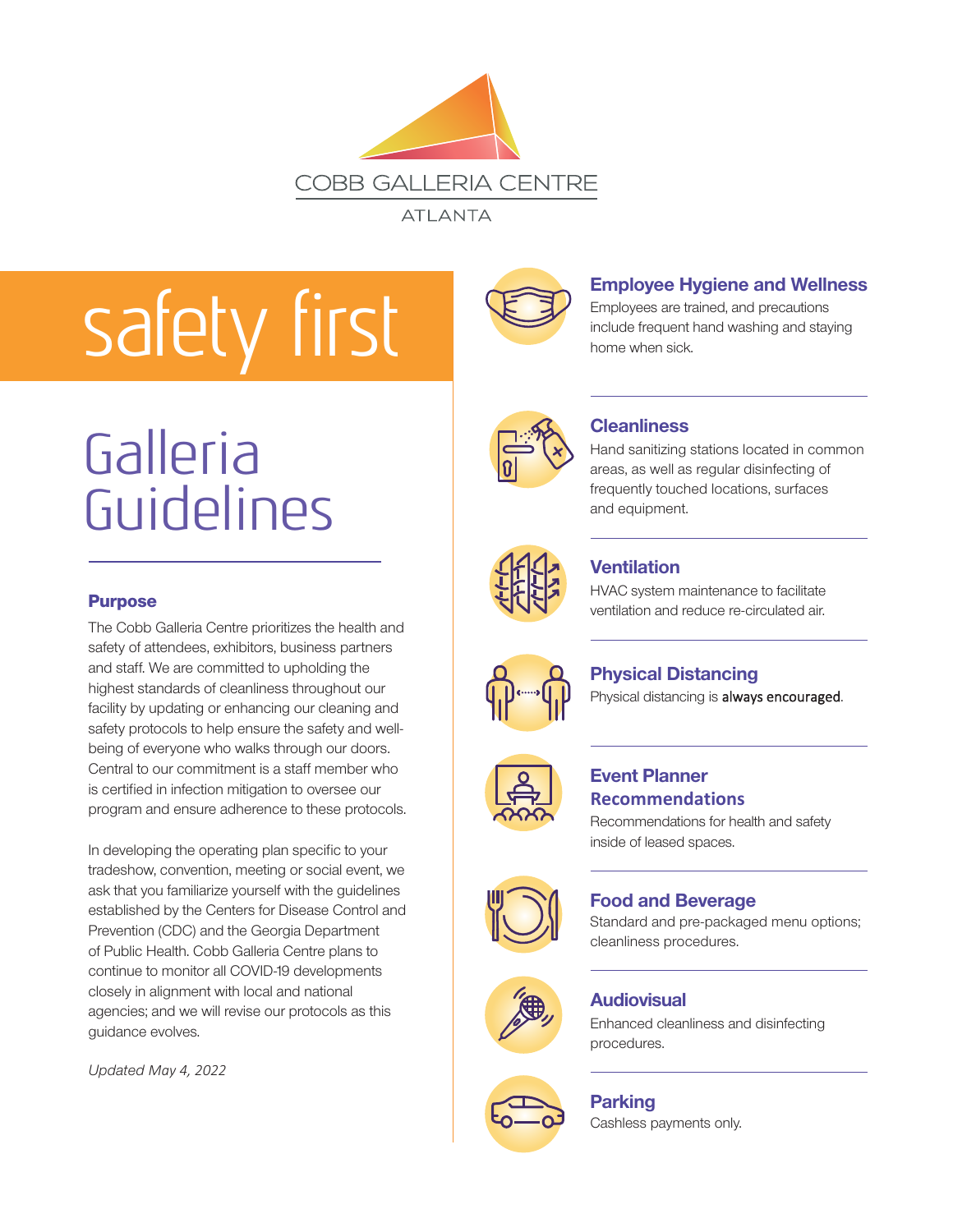### Galleria Safety First Guidelines



#### Employee Hygiene and Wellness

Cobb Galleria Centre is committed to ensuring that our facilities are as safe as possible. The following Safety First Guidelines illustrate the measures we take to help protect the health and well-being of our employees and guests:

- Cobb Galleria Centre monitors federal, state, and local public health communications about COVID-19 regulations, guidance, and recommendations and regularly updates our employees as this information evolves.
- Employees are required to stay home if they are sick.
- Employees will inform their supervisor if they have a sick family member at home with COVID-19.
- Employees showing symptoms consistent with COVID-19 will be isolated and sent for medical attention or self- quarantine pursuant to CDC guidelines.
- Employees with COVID-19 illness or exposure will not be allowed to return to work until they have met the CDC return to work criteria.
- All employees who prepare or handle food are required to wear gloves and hairnets/hats while preparing food or in any food preparation areas.
- Employees are required to complete thorough training regarding the updated hygiene standards and practices. The areas of training include proper personal hygiene steps to protect themselves and cleaning protocols.
- Employees are required to wash their hands according to CDC recommendations, which include:
	- ▶ Before and after work shifts
	- $\triangleright$  Before and after breaks
	- After blowing their nose, coughing, or sneezing
	- ▶ After using the restroom
	- **Before eating or preparing food**
	- After putting on, touching, or removing face masks, gloves, or face shields.
- Employees will practice routine cleaning and disinfecting of frequently touched objects and surfaces.
- Employees receive regular communications advising them of any ongoing developments and the protocols the company has put in place to manage COVID-19.



#### **Cleanliness**

Cobb Galleria Centre follows the Centers for Disease Control and Prevention (CDC) Guidance for Cleaning and Disinfecting [www.cdc.gov/coronavirus/2019-ncov/community/cleaning-disinfecting-decision-tool.html](https://www.cdc.gov/coronavirus/2019-ncov/community/disinfecting-building-facility.html?CDC_AA_refVal=https%3A%2F%2Fwww.cdc.gov%2Fcoronavirus%2F2019-ncov%2Fcommunity%2Fcleaning-disinfecting-decision-tool.html) to develop, implement, and maintain a plan for regular cleaning. Guest sanitizing stations are located in common areas throughout the convention center and specialty shops. Locations, surfaces, and equipment that are occupied and frequently touched, such as the ones listed below, but not limited to, are regularly disinfected using products approved by the CDC.

- Escalator handrails
- Door hardware
- Restrooms
- Kitchen
- Food pantries
- Ice machines
- Vending machines
- Concession stands